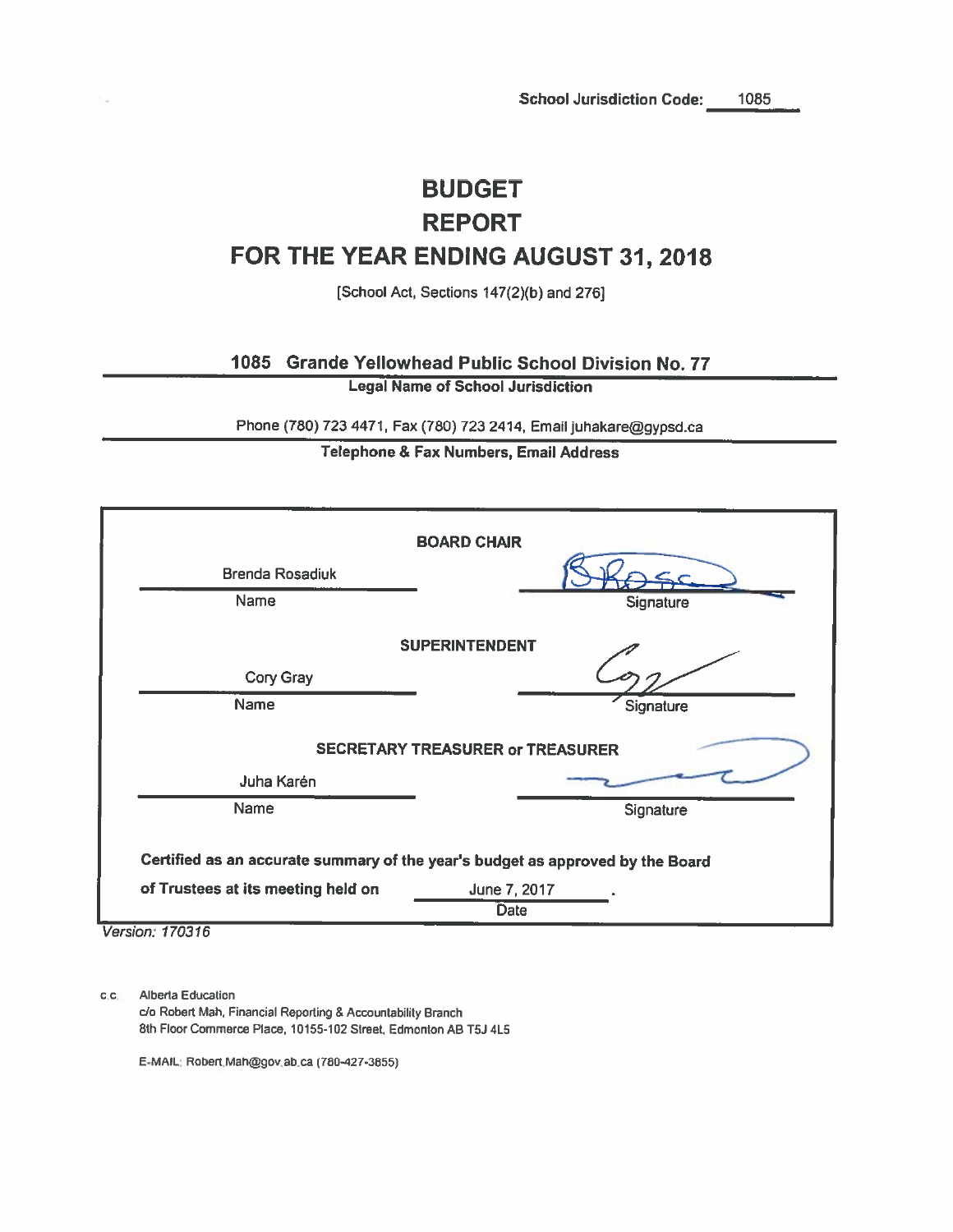## **TABLE OF CONTENTS**

|                                                                                                                                                                                                                                                                                                                                                                                                                                                                                                                                                                                                                                                                                                                                                                                                                                                                                                                                                                                                                                                                                                                                                                                                                                                                                                                                                                                                                                                                                         | Page           |
|-----------------------------------------------------------------------------------------------------------------------------------------------------------------------------------------------------------------------------------------------------------------------------------------------------------------------------------------------------------------------------------------------------------------------------------------------------------------------------------------------------------------------------------------------------------------------------------------------------------------------------------------------------------------------------------------------------------------------------------------------------------------------------------------------------------------------------------------------------------------------------------------------------------------------------------------------------------------------------------------------------------------------------------------------------------------------------------------------------------------------------------------------------------------------------------------------------------------------------------------------------------------------------------------------------------------------------------------------------------------------------------------------------------------------------------------------------------------------------------------|----------------|
| <b>BUDGETED STATEMENT OF OPERATIONS &amp; ALLOCATION OF EXPENSES (BY OBJECT)</b>                                                                                                                                                                                                                                                                                                                                                                                                                                                                                                                                                                                                                                                                                                                                                                                                                                                                                                                                                                                                                                                                                                                                                                                                                                                                                                                                                                                                        | 3              |
| <b>BUDGETED SCHEDULE OF FEE REVENUE &amp; SUPPLMENTARY DETAILS OF FEE REVENUE</b>                                                                                                                                                                                                                                                                                                                                                                                                                                                                                                                                                                                                                                                                                                                                                                                                                                                                                                                                                                                                                                                                                                                                                                                                                                                                                                                                                                                                       | 4&5            |
| PROJECTED STATEMENT OF CHANGES IN ACCUMULATED OPERATING SURPLUS (2016/2017 & 2017/2018)                                                                                                                                                                                                                                                                                                                                                                                                                                                                                                                                                                                                                                                                                                                                                                                                                                                                                                                                                                                                                                                                                                                                                                                                                                                                                                                                                                                                 | 6              |
| SCHEDULE OF USES FOR ACCUMULATED SURPLUSES AND RESERVES (2017/2018, 2018/2019 & 2019/2020)                                                                                                                                                                                                                                                                                                                                                                                                                                                                                                                                                                                                                                                                                                                                                                                                                                                                                                                                                                                                                                                                                                                                                                                                                                                                                                                                                                                              | $\overline{7}$ |
| ANTICIPATED CHANGES IN ACCUMULATED OPERATING SURPLUS (SUPPLEMENTARY INFORMATION)                                                                                                                                                                                                                                                                                                                                                                                                                                                                                                                                                                                                                                                                                                                                                                                                                                                                                                                                                                                                                                                                                                                                                                                                                                                                                                                                                                                                        | 8 & 9          |
| <b>PROJECTED STUDENT STATISTICS</b>                                                                                                                                                                                                                                                                                                                                                                                                                                                                                                                                                                                                                                                                                                                                                                                                                                                                                                                                                                                                                                                                                                                                                                                                                                                                                                                                                                                                                                                     | 10             |
| PROJECTED STAFFING STATISTICS                                                                                                                                                                                                                                                                                                                                                                                                                                                                                                                                                                                                                                                                                                                                                                                                                                                                                                                                                                                                                                                                                                                                                                                                                                                                                                                                                                                                                                                           | 11             |
| <b>BOARD AND SYSTEM ADMINISTRATION CALCULATION</b>                                                                                                                                                                                                                                                                                                                                                                                                                                                                                                                                                                                                                                                                                                                                                                                                                                                                                                                                                                                                                                                                                                                                                                                                                                                                                                                                                                                                                                      | 12             |
| Color coded cells:<br>blue cells: require the input of data/descriptors wherever applicable.<br>grey cells: data not applicable - protected<br>salmon cells: contain referenced juris. information - protected<br>white cells: within text boxes REQUIRE the input of points and data.<br>green cells: populated based on information previously submitted<br>yellow cells: to be completed when yellow only.                                                                                                                                                                                                                                                                                                                                                                                                                                                                                                                                                                                                                                                                                                                                                                                                                                                                                                                                                                                                                                                                           |                |
| HIGHLIGHTS, PLANS, ASSUMPTIONS AND RISKS SUMMARY- 2017/2018 BUDGET REPORT<br>The following were presented to the Board and approved as underlying the budget. These key points and assumptions used in development of the budget take into<br>consideration the economic environment of the jurisdiction, focus on anticipated changes from current year, and are realistic and consistent with the three year<br>Education Plan. At a minimum, they disclose key budget assumptions, financial & business risks, and specific strategies explaining how this budget will<br>support the jurisdiction's plans.                                                                                                                                                                                                                                                                                                                                                                                                                                                                                                                                                                                                                                                                                                                                                                                                                                                                          |                |
| <b>Budget Highlights, Plans &amp; Assumptions:</b>                                                                                                                                                                                                                                                                                                                                                                                                                                                                                                                                                                                                                                                                                                                                                                                                                                                                                                                                                                                                                                                                                                                                                                                                                                                                                                                                                                                                                                      |                |
| Standard cost of teacher \$100,000 (including salary and benefit premiums), no monetary changes as per the aproved Teachers' Collective Agreement<br>(provincial table)<br>Standard cost of school based support staff \$30.29 per hour (including salary and benefit ppremiums), an increase as per CUPE Collective<br>Reductions in staffing due to declining enrolments managed through attrition.<br>Implementation of a 5-day ECS pilot program in Edson and Hinton elementary schools.<br>- Two Edson elementary schools to be replaced with new Mary Bergeron Elementary School at the beginning of the 2017-2018 school year.<br>Implementation of Transportation Cost Efficiency Improvement plan with several initiatives including route changes and terminations as well as an increase in<br>ineligible transportation fees.<br>- FNMI programs supported through centralized services directed at FNMI student populations, and school allocations directed at local needs.<br>No exemption from carbon levies.<br>Utilization of \$300,000 in undesignated reserves to support current allocation rates to schools.<br>As a section of Teachers' Collective Agreement, the established Classroom Inprovement Fund (CIF) for the fiscal year 2017-2018 with the amount of<br>\$594,000 for the Division, has not been included either in Albert Education funding revenues or in the related usage of funds / expenditiures as per the Alberta<br>Education instructions. | Agreement.     |
| <b>Significant Business and Financial Risks:</b><br>Ensuring sustainability in programs and operations.<br>Many communities still affected by lowered commodity markets, reflected by declining enrolments.<br>Aspects of transitioning from straight CEU funding to enrolment based funding is still uncertain.<br>Long term solutions for Transportation funding for rural School Divisions are not clear at this point.<br>Operation and maintenance of unsupported buildings.<br>Parameters of Regional Collaborative Service Delivery are still uncertain, and outcomes may affect current services.                                                                                                                                                                                                                                                                                                                                                                                                                                                                                                                                                                                                                                                                                                                                                                                                                                                                               |                |
|                                                                                                                                                                                                                                                                                                                                                                                                                                                                                                                                                                                                                                                                                                                                                                                                                                                                                                                                                                                                                                                                                                                                                                                                                                                                                                                                                                                                                                                                                         |                |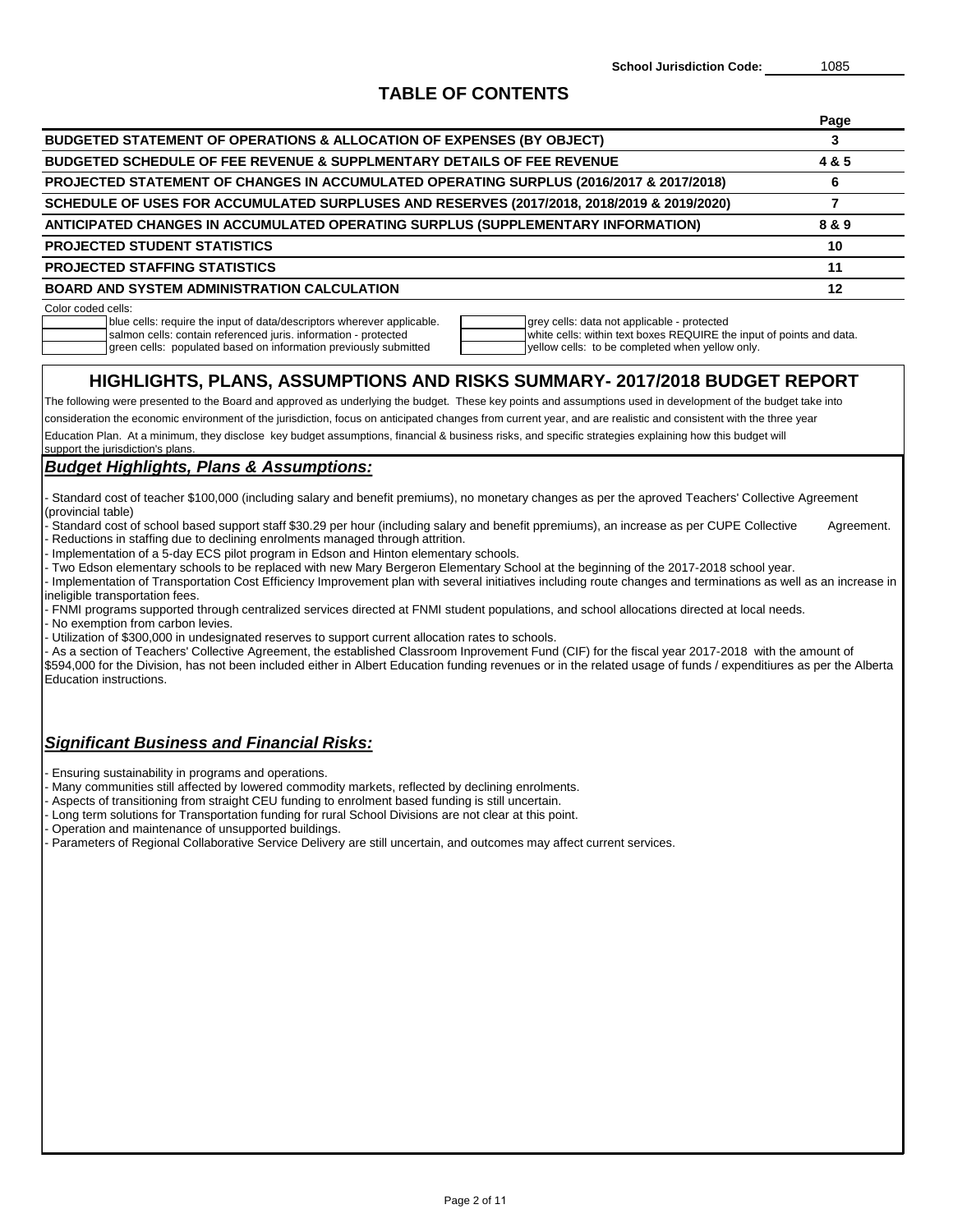## **BUDGETED STATEMENT OF OPERATIONS for the Year Ending August 31**

|                                               | Approved<br><b>Budget</b><br>2017/2018 | <b>Fall Budget</b><br>Update<br>2016/2017 | <b>Actual</b><br>2015/2016 |
|-----------------------------------------------|----------------------------------------|-------------------------------------------|----------------------------|
| <b>REVENUES</b>                               |                                        |                                           |                            |
| <b>Alberta Education</b>                      | \$57,379,483                           | \$57,247,170                              | \$56,845,398               |
| <b>Other - Government of Alberta</b>          | \$318,308                              | \$318,308                                 | \$1,365,084                |
| <b>Federal Government and First Nations</b>   | \$105,500                              | \$31,500                                  | \$16,328                   |
| Other Alberta school authorities              | \$190,700                              | \$157,100                                 | \$69,778                   |
| Out of province authorities                   | \$0                                    | \$0                                       | \$0                        |
| Alberta Municipalities-special tax levies     | \$0                                    | \$0                                       | \$0                        |
| <b>Property taxes</b>                         | \$0                                    | \$0                                       | \$0                        |
| Fees                                          | \$600,399                              | \$1,010,219                               | \$1,202,360                |
| Other sales and services                      | \$468,751                              | \$90,784                                  | \$48,022                   |
| <b>Investment income</b>                      | \$0                                    | \$0                                       | \$151,085                  |
| Gifts and donations                           | \$384,900                              | \$384,954                                 | \$17,093                   |
| <b>Rental of facilities</b>                   | \$0                                    | \$0                                       | \$0                        |
| <b>Fundraising</b>                            | \$733,600                              | \$770,540                                 | \$844,427                  |
| Gains on disposal of capital assets           | \$0                                    | \$0                                       | \$0                        |
| Other revenue                                 | \$9.043                                | \$9.043                                   | \$134,903                  |
| <b>TOTAL REVENUES</b>                         | \$60,190,684                           | \$60,019,618                              | \$60,694,478               |
| <b>EXPENSES</b>                               |                                        |                                           |                            |
| <b>Instruction - Early Childhood Services</b> | \$2,713,349                            | \$2,420,251                               | \$2,306,069                |
| <b>Instruction - Grades 1-12</b>              | \$44,285,246                           | \$44,541,689                              | \$44,741,554               |
| Plant operations & maintenance                | \$8,737,917                            | \$8,868,158                               | \$7,679,406                |
| <b>Transportation</b>                         | \$3,785,979                            | \$3,891,120                               | \$4,419,254                |
| <b>Administration</b>                         | \$2,756,715                            | \$2,638,793                               | \$2,594,608                |
| <b>External Services</b>                      | \$0                                    | \$166,000                                 | \$0                        |
| <b>TOTAL EXPENSES</b>                         | \$62,279,206                           | \$62,526,011                              | \$61,740,890               |
| <b>ANNUAL SURPLUS (DEFICIT)</b>               | (\$2,088,522)                          | (\$2,506,393)                             | (\$1,046,412)              |

## **BUDGETED ALLOCATION OF EXPENSES (BY OBJECT) for the Year Ending August 31**

|                                                                    | Approved<br><b>Budget</b><br>2017/2018 | <b>Fall Budget</b><br>Update<br>2016/2017 | Actual<br>2015/2016 |
|--------------------------------------------------------------------|----------------------------------------|-------------------------------------------|---------------------|
| <b>EXPENSES</b>                                                    |                                        |                                           |                     |
| <b>Certificated salaries</b>                                       | \$26,173,030                           | \$26,507,440                              | \$27,111,019        |
| <b>Certificated benefits</b>                                       | \$5,613,028                            | \$5,440,381                               | \$5,984,273         |
| Non-certificated salaries and wages                                | \$9,679,846                            | \$9,495,802                               | \$9,368,073         |
| Non-certificated benefits                                          | \$2,621,685                            | \$2,578,376                               | \$2,315,518         |
| Services, contracts, and supplies                                  | \$14,748,424                           | \$15,620,864                              | \$14,073,116        |
| <b>Capital and debt services</b><br>Amortization of capital assets |                                        |                                           |                     |
| Supported                                                          | \$2,081,303                            | \$1,612,908                               | \$1,546,249         |
| <b>Unsupported</b>                                                 | \$1,355,341                            | \$1,262,740                               | \$1,336,099         |
| Interest on capital debt                                           |                                        |                                           |                     |
| Supported                                                          | \$0                                    | \$0                                       | \$0                 |
| <b>Unsupported</b>                                                 | \$3,049                                | \$4.000                                   | \$0                 |
| Other interest and finance charges                                 | \$3,500                                | \$3,500                                   | \$1,812             |
| Losses on disposal of capital assets                               | \$0                                    | \$0                                       | \$4,731             |
| Other expenses                                                     | \$0                                    | \$0                                       | \$0                 |
| <b>TOTAL EXPENSES</b>                                              | \$62,279,206                           | \$62,526,011                              | \$61,740,890        |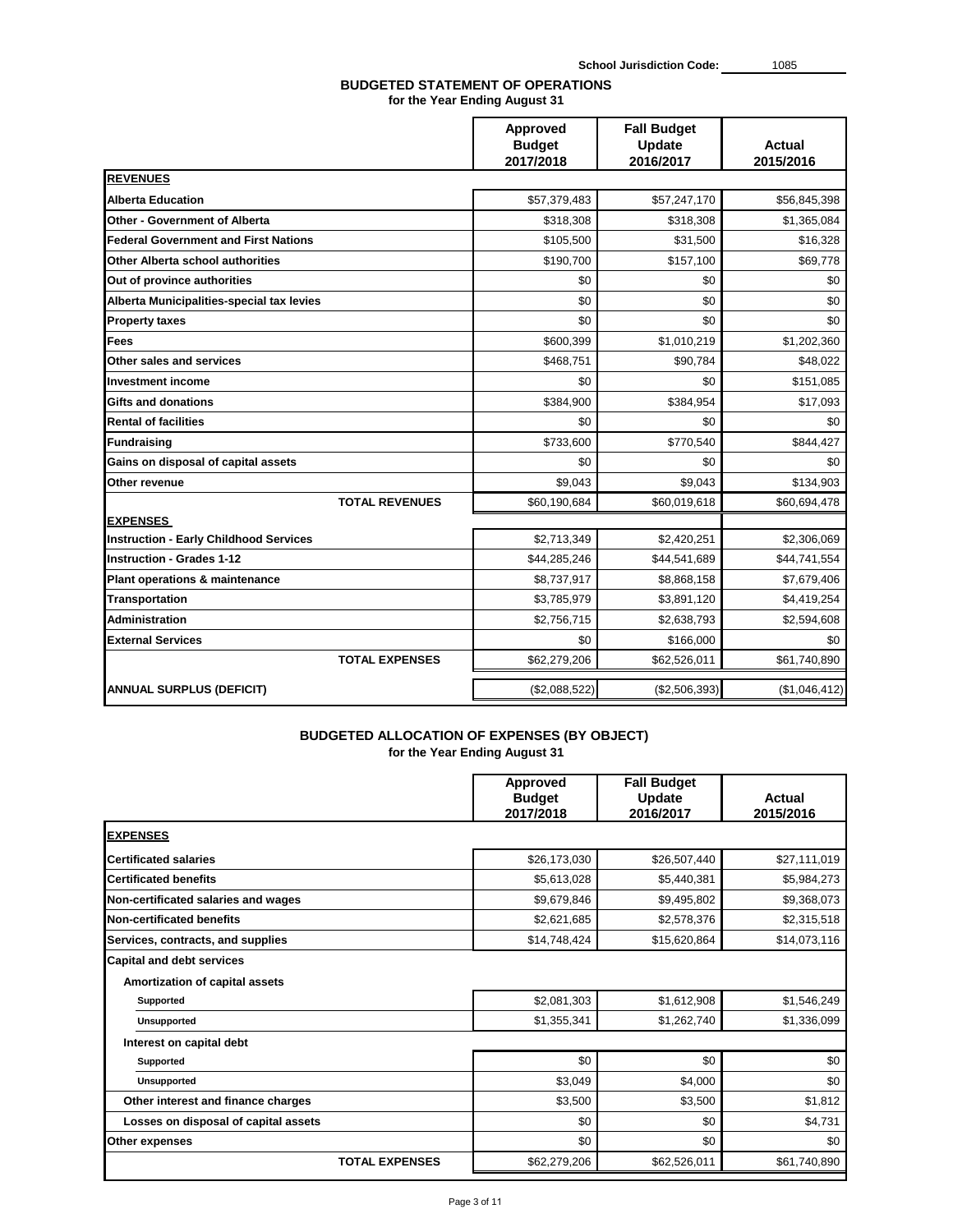#### **BUDGETED SCHEDULE OF FEE REVENUE for the Year Ending August 31**

|                                                                             | Approved<br><b>Budget</b> | <b>Fall Budget</b><br>Update | Actual      |
|-----------------------------------------------------------------------------|---------------------------|------------------------------|-------------|
|                                                                             | 2017/2018                 | 2016/2017                    | 2015/2016   |
| <b>FEES</b>                                                                 |                           |                              |             |
| <b>TRANSPORTATION</b>                                                       | \$86,200                  | \$66,200                     | \$61,840    |
| <b>BASIC INSTRUCTION SUPPLIES (Instructional supplies, &amp; materials)</b> |                           | \$319,570                    | \$378,757   |
| <b>ILUNCHROOM SUPERVISION &amp; ACTIVITY FEES</b>                           | \$0                       | \$7,200                      | \$0         |
| <b>FEES TO ENHANCE BASIC INSTRUCTION</b>                                    |                           |                              |             |
| <b>Technology user fees</b>                                                 | \$0                       | \$10,580                     | \$0         |
| Alternative program fees                                                    | \$0                       | \$8,740                      | \$0         |
| Fees for optional courses                                                   | \$64,410                  | \$59,754                     | \$27,831    |
| Students from other boards                                                  |                           |                              | \$0         |
| Tuition from ineligible students                                            |                           |                              | (\$10,855)  |
| <b>ECS enhanced program fees</b>                                            | \$0                       | \$9,192                      | \$5,445     |
| <b>ACTIVITY FEES</b>                                                        | \$183,845                 | \$198,710                    | \$0         |
| Other fees to enhance education                                             | \$0                       |                              |             |
| Other enhancement fees<br>Student Leadership                                |                           | \$10,290                     | \$0         |
| Other enhancement fees<br>Home Ed & Distance Learning                       |                           | \$0                          | \$19,876    |
| Other enhancement fees                                                      |                           | \$0                          | \$0         |
| Other enhancement fees                                                      |                           | \$0                          | \$0         |
| Other enhancement fees                                                      |                           | \$0                          | \$0         |
| <b>INON-CURRICULAR FEES</b>                                                 |                           |                              |             |
| Extra-curricular fees                                                       | \$204,760                 | \$259,595                    | \$710,719   |
| Non-curricular supplies and materials                                       | \$53,584                  | \$7,921                      | \$8,747     |
| <b>NON-CURRICULAR TRAVEL</b>                                                | \$7,600                   | \$0                          |             |
| <b>OTHER FEES</b>                                                           | \$0                       |                              |             |
| Other non-curricular fees<br>Graduation & Diplomax fees                     |                           | \$52,467                     | \$0         |
| Other non-curricular fees                                                   |                           | \$0                          | \$0         |
| Other non-curricular fees                                                   |                           | \$0                          | \$0         |
| Other non-curricular fees                                                   |                           | \$0                          |             |
| Other non-curricular fees                                                   |                           | \$0                          |             |
| <b>TOTAL FEES</b>                                                           | \$600,399                 | \$1,010,219                  | \$1,202,360 |
|                                                                             |                           |                              |             |

*<sup>\*</sup>PLEASE DO NOT USE "SCHOOL GENERATED FUNDS" AS A CATEGORY*

| Please disclose amounts paid by parents of students that are recorded as "Other sales and<br>services" (rather than fee revenue). Note that this schedule should include only amounts<br>collected from parents and so it may not agree with the Statement of Operations. | <b>Approved</b><br><b>Budget</b><br>2017/2018 | <b>Fall Budget</b><br>Update<br>2016/2017 | Actual<br>2015/2016 |
|---------------------------------------------------------------------------------------------------------------------------------------------------------------------------------------------------------------------------------------------------------------------------|-----------------------------------------------|-------------------------------------------|---------------------|
| Cafeteria sales, hot lunch, milk programs                                                                                                                                                                                                                                 | \$3,850                                       | \$3,883                                   | \$0                 |
| <b>Special events</b>                                                                                                                                                                                                                                                     | \$0                                           | \$0                                       | \$0                 |
| Sales or rentals of other supplies/services                                                                                                                                                                                                                               | \$6,100                                       | \$6,085                                   | \$0                 |
| Out of district student revenue                                                                                                                                                                                                                                           | \$0                                           | \$0                                       |                     |
| International and out of province student revenue                                                                                                                                                                                                                         | \$33,250                                      | \$10,000                                  |                     |
| Student travel (international, recognition trips, non-curricular)                                                                                                                                                                                                         |                                               |                                           | \$0                 |
| <b>Adult education revenue</b>                                                                                                                                                                                                                                            | \$0                                           | \$0                                       | \$0                 |
| Preschool                                                                                                                                                                                                                                                                 | \$0                                           | \$0                                       |                     |
| Child care & before and after school care                                                                                                                                                                                                                                 | \$0                                           | \$0                                       | \$0                 |
| Lost item replacement fees                                                                                                                                                                                                                                                | \$0                                           | \$0                                       |                     |
| Other (describe)                                                                                                                                                                                                                                                          | \$0                                           | \$0                                       | \$0                 |
| Other (describe)                                                                                                                                                                                                                                                          | \$0                                           | \$0                                       | \$0                 |
| Other (describe)                                                                                                                                                                                                                                                          | \$0                                           | \$0                                       | \$0                 |
| Other (describe)                                                                                                                                                                                                                                                          | \$0                                           | \$0                                       |                     |
| Other (describe)                                                                                                                                                                                                                                                          | \$0                                           | \$0                                       |                     |
| <b>TOTAL</b>                                                                                                                                                                                                                                                              | \$43,200                                      | \$19,968                                  | \$0                 |
|                                                                                                                                                                                                                                                                           |                                               |                                           |                     |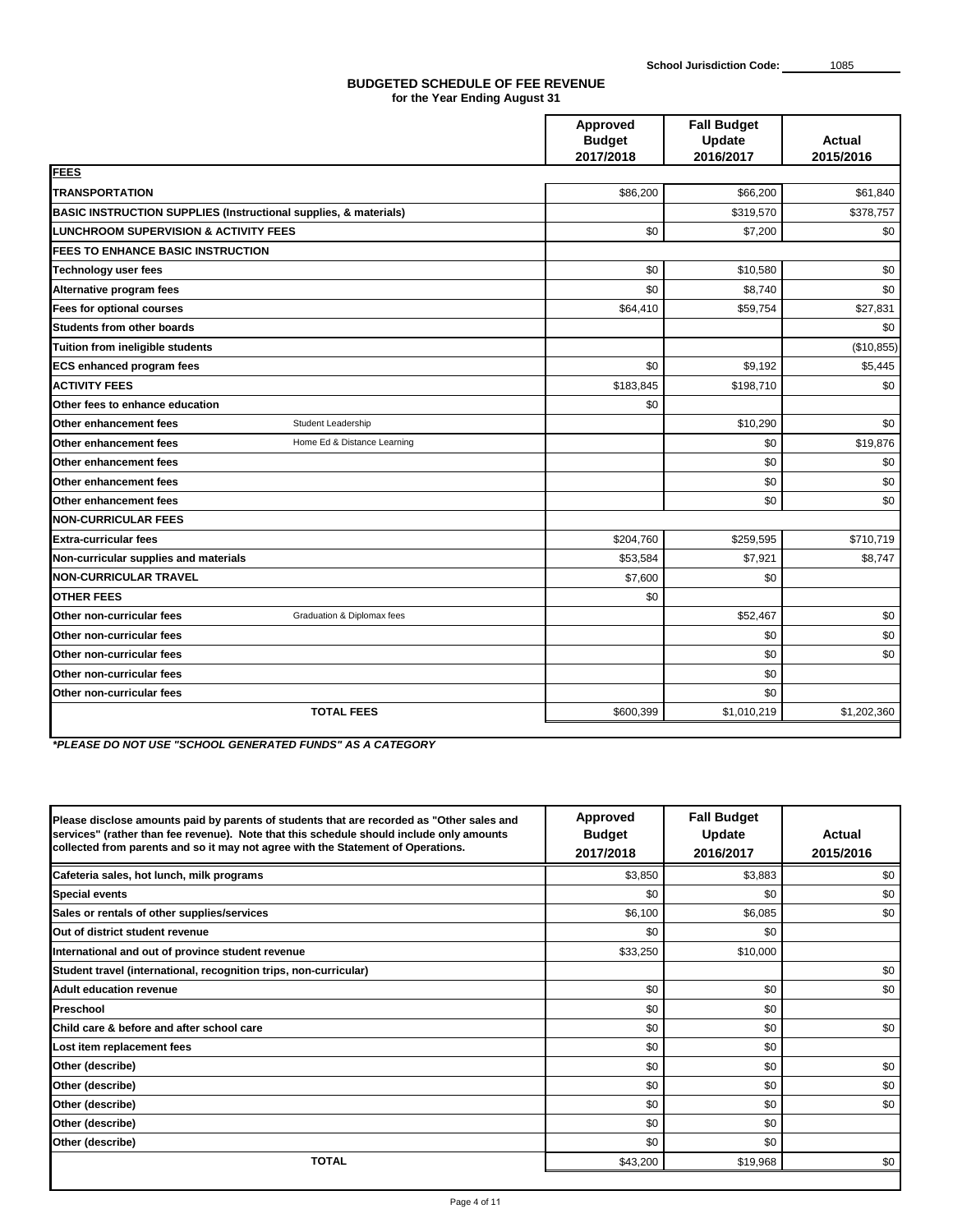#### **BUDGETED SCHEDULE OF SUPPLEMENTARY DETAILS OF FEE REVENUE for the Year Ending August 31**

| (A)                                              | (B)                                                 | (C)                                                     | (D)                                      | (E)                                    | (F)                       |
|--------------------------------------------------|-----------------------------------------------------|---------------------------------------------------------|------------------------------------------|----------------------------------------|---------------------------|
|                                                  | <b>Explanation</b><br>of Other Costs (Column "(C)") | <b>Other Costs</b><br>(Explain under (B))*<br>2017/2018 | Transportation<br>Component<br>2017/2018 | Supplies &<br>Materials**<br>2017/2018 | <b>Total</b><br>2017/2018 |
| <b>FEES</b>                                      |                                                     |                                                         |                                          |                                        |                           |
| TRANSPORTATION                                   |                                                     | \$0                                                     | \$86,200                                 | \$0                                    | \$86,200                  |
| <b>LUNCH SUPERVISION &amp; ACTIVITY</b>          |                                                     | \$0                                                     | \$0                                      | \$0                                    | \$0                       |
| <b>FEES TO ENHANCE BASIC INSTRUCTION</b>         |                                                     |                                                         |                                          |                                        |                           |
| Technology user fees                             |                                                     | \$0                                                     | \$0                                      | \$0                                    | \$0                       |
| Alternative program fees                         |                                                     | \$0                                                     | \$0                                      | \$0                                    | \$0                       |
| Fees for optional courses                        |                                                     | \$0                                                     | \$0                                      | \$64,410                               | \$64,410                  |
| <b>ECS enhanced program fees</b>                 |                                                     | \$0                                                     | \$0                                      | \$0                                    | \$0                       |
| <b>ACTIVITY FEES</b>                             |                                                     | \$0                                                     | \$166,665                                | \$17,180                               | \$183,845                 |
| Other fees to enhance education                  |                                                     | \$0                                                     | \$0                                      | \$0                                    | \$0                       |
| <b>NON-CURRICULAR FEES</b>                       |                                                     |                                                         |                                          |                                        |                           |
| <b>Extra-curricular fees</b>                     |                                                     | \$0                                                     | \$168,073                                | \$36,687                               | \$204,760                 |
| Non-curricular supplies, materials, and services |                                                     | \$0                                                     |                                          | \$53,584                               | \$53,584                  |
| NON-CURRICULAR TRAVEL                            |                                                     |                                                         | \$7,600                                  | \$0                                    | \$7,600                   |
| OTHER FEES***                                    |                                                     |                                                         |                                          |                                        |                           |
|                                                  |                                                     | \$0                                                     | \$0                                      | \$0                                    | \$0                       |
|                                                  |                                                     | \$0                                                     | \$0                                      | \$0                                    | \$0                       |
|                                                  |                                                     | \$0                                                     | \$0                                      | \$0                                    | \$0                       |
|                                                  |                                                     | \$0                                                     | \$0                                      | \$0                                    | \$0                       |
|                                                  | <b>TOTAL FEES</b>                                   | \$0                                                     | \$428,538                                | \$171,861                              | \$600,399                 |
|                                                  |                                                     |                                                         |                                          |                                        |                           |

**\*\*Supplies and Materials may include consumables (one-time use such as paper), reuseable supplies, equipment rental, workbooks).**

**\*\*\*Describe purpose of fees. DO NOT use blanket names such as "Kindergarten", "Instructional Fees", "School Division Fees", "Registration Fees", etc.**

**\*\*\*Where possible, use predefined categories as described on Pages 14 & 15 of the Budget Guidelines 2017/2018.**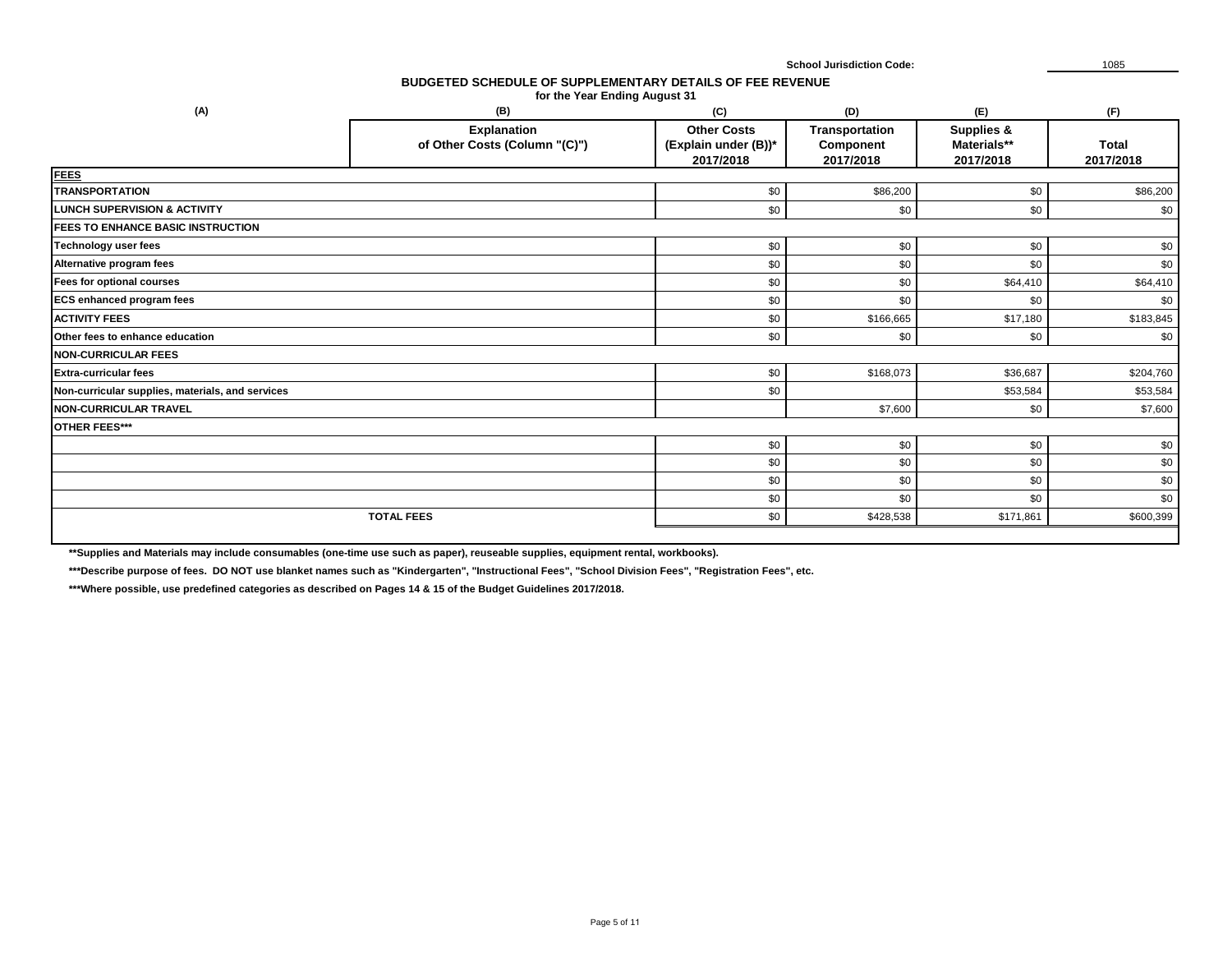#### **PROJECTED SCHEDULE OF CHANGES IN ACCUMULATED OPERATING SURPLUS (SUMMARY)**

|                                                           |                                        | for the Year Ending August 31           |                   |                                           |                     |                                     |                                   |
|-----------------------------------------------------------|----------------------------------------|-----------------------------------------|-------------------|-------------------------------------------|---------------------|-------------------------------------|-----------------------------------|
|                                                           | (1)                                    | (2)                                     | (3)               | (4)                                       | (5)                 | (6)                                 | (7)                               |
|                                                           | <b>ACCUMULATED</b><br><b>OPERATING</b> | <b>INVESTMENT IN</b><br><b>TANGIBLE</b> | <b>ENDOWMENTS</b> | <b>ACCUMULATED</b><br><b>SURPLUS FROM</b> | <b>UNRESTRICTED</b> | <b>INTERNALLY RESTRICTED</b>        |                                   |
|                                                           | <b>SURPLUS</b><br>$(2+3+4+7)$          | <b>CAPITAL</b><br><b>ASSETS</b>         |                   | <b>OPERATIONS</b><br>$(5+6)$              | <b>SURPLUS</b>      | <b>OPERATING</b><br><b>RESERVES</b> | <b>CAPITAL</b><br><b>RESERVES</b> |
| Actual balances per AFS at August 31, 2016                | \$18,166,981                           | \$8,354,880                             | \$473,943         | \$5,726,236                               | \$1,815,324         | \$3,910,912                         | \$3,611,922                       |
| 2016/2017 Estimated impact to AOS for:                    |                                        |                                         |                   |                                           |                     |                                     |                                   |
| Prior period adjustment                                   | \$0                                    | \$0                                     | \$0               | \$0                                       | \$0                 | \$0                                 | \$0                               |
| Estimated surplus(deficit)                                | (\$1,793,110)                          |                                         |                   | (\$1,793,110)                             | (\$1,793,110)       |                                     |                                   |
| Estimated board funded capital asset additions            |                                        | \$1,575,000                             |                   | (\$75,000)                                | \$0                 | (\$75,000)                          | (\$1,500,000)                     |
| Estimated disposal of unsupported tangible capital assets | \$0                                    | \$0                                     |                   | \$0                                       | \$0                 |                                     | \$0                               |
| Estimated amortization of capital assets (expense)        |                                        | (\$2,878,188)                           |                   | \$2,878,188                               | \$2,878,188         |                                     |                                   |
| Estimated capital revenue recognized - Alberta Education  |                                        | \$1,612,908                             |                   | (\$1,612,908)                             | (\$1,612,908)       |                                     |                                   |
| Estimated capital revenue recognized - Other GOA          |                                        | \$0                                     |                   | \$0                                       | \$0                 |                                     |                                   |
| Estimated capital revenue recognized - Other sources      |                                        | \$0                                     |                   | \$0                                       | \$0                 |                                     |                                   |
| Estimated changes in Endowments                           | \$0                                    |                                         | \$0               | \$0                                       | \$0                 |                                     |                                   |
| Estimated unsupported debt principal repayment            |                                        | \$20,951                                |                   | (\$20,951)                                | (\$20,951)          |                                     |                                   |
| Estimated reserve transfers (net)                         |                                        |                                         |                   | \$0                                       | \$0                 | \$0                                 | \$0                               |
| Estimated assumptions/transfers of operations (explain)   | \$0                                    | \$0                                     | \$0               | \$0                                       | \$0                 | \$0                                 | \$0                               |
| <b>Estimated Balances for August 31, 2017</b>             | \$16,373,871                           | \$8,685,551                             | \$473,943         | \$5,102,455                               | \$1,266,543         | \$3,835,912                         | \$2,111,922                       |
| 2016/2017 Budget projections for:                         |                                        |                                         |                   |                                           |                     |                                     |                                   |
| Budgeted surplus(deficit)                                 | (\$2,088,522)                          |                                         |                   | (\$2,088,522)                             | (\$2,088,522)       |                                     |                                   |
| Projected board funded capital asset additions            |                                        | \$996,107                               |                   | (\$454,298)                               | \$0                 | (\$454,298)                         | (\$541,809)                       |
| Budgeted disposal of unsupported tangible capital assets  | \$0                                    | \$0                                     |                   | \$0                                       | \$0                 |                                     | \$0                               |
| Budgeted amortization of capital assets (expense)         |                                        | (\$3,436,644)                           |                   | \$3,436,644                               | \$3,436,644         |                                     |                                   |
| Budgeted capital revenue recognized - Alberta Education   |                                        | \$2,081,303                             |                   | (\$2,081,303)                             | (\$2,081,303)       |                                     |                                   |
| Budgeted capital revenue recognized - Other GOA           |                                        | \$0                                     |                   | \$0                                       | \$0                 |                                     |                                   |
| Budgeted capital revenue recognized - Other sources       |                                        | \$0                                     |                   | \$0                                       | \$0                 |                                     |                                   |
| <b>Budgeted changes in Endowments</b>                     | \$0                                    |                                         | \$0               | \$0                                       | \$0                 |                                     |                                   |
| Budgeted unsupported debt principal repayment             |                                        | \$20,951                                |                   | (\$20,951)                                | (\$20,951)          |                                     |                                   |
| Projected reserve transfers (net)                         |                                        |                                         |                   | (\$375,000)                               | \$1,331,243         | (\$1,706,243)                       | \$375,000                         |
| Projected assumptions/transfers of operations (explain)   | \$0                                    | \$0                                     | \$0               | \$0                                       | \$0                 | \$0                                 | \$0                               |
| Projected Balances for August 31, 2018                    | \$14,285,349                           | \$8,347,268                             | \$473,943         | \$3,519,025                               | \$1,843,654         | \$1,675,371                         | \$1,945,113                       |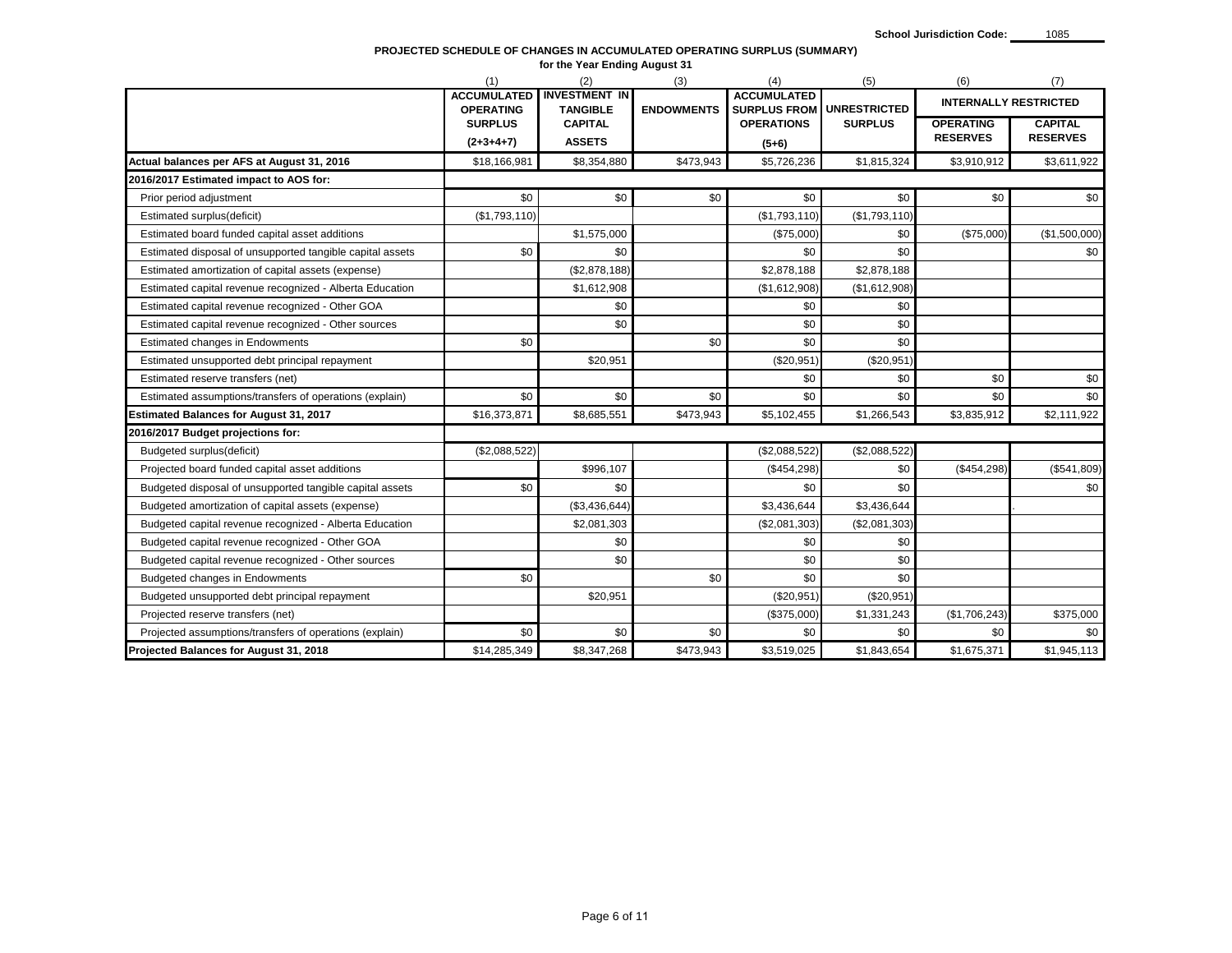## **SCHEDULE OF USES FOR ACCUMULATED SURPLUSES AND RESERVES for the Year Ending August 31**

 $\overline{\phantom{a}}$ 

|                                                                   |                                                         |               | <b>Unrestricted Surplus Usage</b><br>Operating Reserves Usage |              |              | <b>Capital Reserves Usage</b> |             |             |             |             |
|-------------------------------------------------------------------|---------------------------------------------------------|---------------|---------------------------------------------------------------|--------------|--------------|-------------------------------|-------------|-------------|-------------|-------------|
|                                                                   |                                                         |               | Year Ended                                                    |              |              | <b>Year Ended</b>             |             |             | Year Ended  |             |
|                                                                   |                                                         | 31-Aug-2018   | 31-Aug-2019                                                   | 31-Aug-2020  | 31-Aug-2018  | 31-Aug-2019                   | 31-Aug-2020 | 31-Aug-2018 | 31-Aug-2019 | 31-Aug-2020 |
|                                                                   |                                                         |               |                                                               |              |              |                               |             |             |             |             |
| Projected opening balance                                         |                                                         | \$1,266,543   | \$1,843,654                                                   | \$2,533,044  | \$3,835,912  | \$1,675,371                   | \$1,585,371 | \$2,111,922 | \$1,945,113 | \$2,095,113 |
| Projected excess of revenues over expenses (surplus only)         |                                                         | \$0           | \$0                                                           | \$0          |              |                               |             |             |             |             |
| Budgeted disposal of unsupported tangible capital assets          |                                                         | \$0           | \$0                                                           | \$0          |              | \$0                           | \$0         | \$0         | \$0         | \$0         |
| Budgeted amortization of capital assets (expense)                 | Capital assests amortization                            | \$3,436,644   | \$3,436,644                                                   | \$3,436,644  |              | \$0                           | \$0         |             |             |             |
| Budgeted capital revenue recognized                               | Recognized revenues                                     | (\$2,081,303  | (\$2,081,303                                                  | (\$2,081,303 |              | \$0                           | \$0         |             |             |             |
| <b>Budgeted changes in Endowments</b>                             |                                                         | \$0           | \$0                                                           | \$0          |              | \$0                           | \$0         |             |             |             |
| Budgeted unsupported debt principal repayment                     | Debt repayment                                          | (\$20,951     | (\$20,951                                                     | (\$20,951    |              | \$0                           | \$0         |             |             |             |
| Projected reserves transfers (net)                                | 18: see page 8, '19-'20 see page 9.                     | \$1,331,243   | (\$495,000                                                    | (\$615,000   | (\$1,706,243 | \$0                           | \$0         | \$375,000   | \$495,000   | \$615,000   |
| Projected assumptions/transfers of operations                     |                                                         | \$0           | \$0                                                           | \$0          | \$0          | \$0                           | \$0         | \$0         | \$0         | \$0         |
| Increase in (use of) school generated funds                       |                                                         | \$0           | \$0                                                           | \$0          |              | \$0                           | \$0         |             | \$0         | $\$0$       |
| New school start-up costs                                         |                                                         | \$0           | \$0                                                           | \$0          |              | \$0                           | \$0         |             | \$0         | \$0         |
| <b>Decentralized school reserves</b>                              | Schools' & other dpts' surpluses usage                  | (\$1,781,243) | \$0                                                           | \$0          |              | \$0                           | \$0         |             | \$0         | \$0         |
| Non-recurring certificated remuneration                           |                                                         | \$0           | \$0                                                           | \$0          |              | \$0                           | \$0         |             |             |             |
| Non-recurring non-certificated remuneration                       |                                                         | \$0           | \$0                                                           | \$0          |              | \$0                           | \$0         |             |             |             |
| Non-recurring contracts, supplies & services                      |                                                         | \$0           | \$0                                                           | \$0          |              | \$0                           | \$0         |             |             |             |
| Professional development, training & support                      |                                                         | \$0           | \$0                                                           | \$0          |              | \$0                           | \$0         |             |             |             |
| <b>Salary negotiation expenses</b>                                |                                                         | \$0           | \$0                                                           | \$0          |              | \$0                           | \$0         |             |             |             |
| <b>Full-day kindergarten</b>                                      | Funding shortfall                                       | (\$307,279)   | \$0                                                           | \$0          |              | \$0                           | \$0         |             |             |             |
| English language learners                                         |                                                         | \$0           | \$0                                                           | \$0          |              | \$0                           | \$0         |             |             |             |
| First nations, Metis, Inuit                                       |                                                         | \$0           | \$0                                                           | \$0          |              | \$0                           | \$0         |             |             |             |
| OH&S / wellness programs                                          |                                                         | \$0           | \$0                                                           | \$0          |              | \$0                           | \$0         |             |             |             |
| B & S administration organization / reorganization                |                                                         | \$0           | \$0                                                           | \$0          |              | \$0                           | \$0         |             |             |             |
| Debt repayment                                                    |                                                         | \$0           | \$0                                                           | \$0          |              | \$0                           | \$0         |             |             |             |
| Fort McMurray wild fire related costs (unfunded)                  |                                                         | \$0           | \$0                                                           | \$0          |              | \$0                           | \$0         |             | \$0         | \$0         |
| Non-salary related programming costs (explain)                    |                                                         | \$0           | \$0                                                           | \$0          |              | \$0                           | \$0         |             |             |             |
| Repairs & maintenance - School building & land                    |                                                         | \$0           | \$0                                                           | \$0          |              | \$0                           | \$0         |             |             |             |
| Repairs & maintenance - Technology                                |                                                         | \$0           | \$0                                                           | \$0          |              | \$0                           | \$0         |             |             |             |
| Repairs & maintenance - Vehicle & transportation                  |                                                         | \$0           | \$0                                                           | \$0          |              | \$0                           | \$0         |             |             |             |
| Repairs & maintenance - Administration building                   |                                                         | \$0           | \$0                                                           | \$0          |              | \$0                           | \$0         |             |             |             |
| Repairs & maintenance - POM building & equipment                  |                                                         | \$0           | \$0                                                           | \$0          |              | \$0                           | \$0         |             |             |             |
| Repairs & maintenance - Other (explain)                           |                                                         | \$0           | \$0                                                           | \$0          |              | \$0                           | \$0         |             |             |             |
| Capital costs - School land & building                            | HVAC replacement not covered by IMR funding.            | \$0           | \$0                                                           | \$0          | (\$364,298   | \$0                           | \$0         | \$0         | \$0         | \$0         |
| Capital costs - School modernization                              |                                                         | \$0           | \$0                                                           | \$0          | \$0          | \$0                           | \$0         | \$0         | \$0         | \$0         |
| Capital costs - School modular & additions                        |                                                         | \$0           | \$0                                                           | \$0          | \$0          | \$0                           | \$0         | \$0         | \$0         | \$0         |
| Capital costs - School building partnership projects              |                                                         | \$0           | \$0                                                           | \$0          | \$0          | \$0                           | \$0         | \$0         | \$0         | \$0         |
| <b>Capital costs - Technology</b>                                 | '18: see page 8, '19 & '20: Tech. cyclical replacements | \$0           | (\$150,000]                                                   | (\$150,000   | \$0          | \$0                           | \$0         | (\$541,809] | (\$225,000) | (\$225,000) |
| Capital costs - Vehicle & transportation                          | Bus replacements, '19 & '20                             | \$0           | \$0                                                           | \$0          | \$0          | \$0                           | \$0         | \$0         | (\$120,000  | (\$240,000] |
| Capital costs - Administration building                           | Estimated roof repairs for the Division Building        | \$0           | \$0                                                           | \$0          | (\$90,000    | (\$90,000]                    | \$0         | \$0         | \$0         | \$0         |
| Capital costs - POM building & equipment                          |                                                         | \$0           | \$0                                                           | \$0          | \$0          | \$0                           | \$0         | \$0         | \$0         | \$0         |
| Capital costs - Other                                             |                                                         | \$0           | \$0                                                           | \$0          | \$0          | \$0                           | \$0         | \$0         | \$0         | \$0         |
| <b>Building leases</b>                                            |                                                         | \$0           | \$0                                                           | \$0          |              | \$0                           | \$0         |             | \$0         | \$0         |
| Other 1 - please use this row only if no other row is appropriate |                                                         | \$0           | \$0                                                           | \$0          |              | \$0                           | \$0         |             | \$0         | \$0         |
| Other 2 - please use this row only if no other row is appropriate |                                                         | \$0           | \$0                                                           | \$0          |              | \$0                           | \$0         |             | \$0         | \$0         |
| Other 3 - please use this row only if no other row is appropriate |                                                         | \$0           | \$0                                                           | \$0          |              | \$0                           | \$0         |             | \$0         | \$0         |
| Other 4 - please use this row only if no other row is appropriate |                                                         | \$0           | \$0                                                           | \$0          |              | \$0                           | \$0         |             | \$0         | \$0         |
| Estimated closing balance for operating contingency               |                                                         | \$1,843,654   | \$2,533,044                                                   | \$3,102,434  | \$1,675,371  | \$1,585,371                   | \$1,585,371 | \$1,945,113 | \$2,095,113 | \$2,245,113 |
|                                                                   |                                                         |               |                                                               |              |              |                               |             |             |             |             |

| Total surplus as a percentage of 2018 Expenses | 8.77% | 9.98% | 11.13% |
|------------------------------------------------|-------|-------|--------|
| ASO as a percentage of 2018 Expenses           | 5.65% | 6.61% | 7.53%  |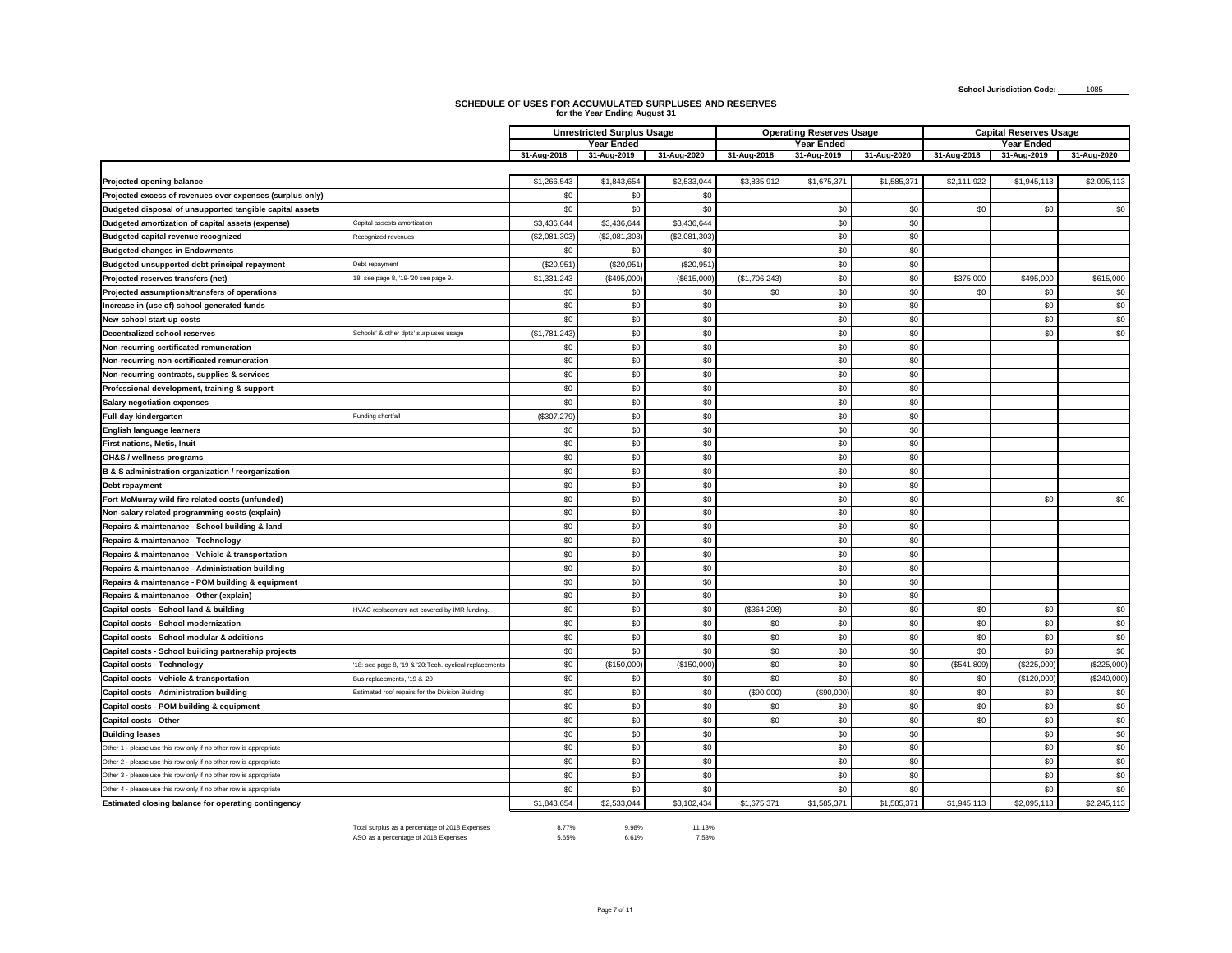## **ANTICIPATED CHANGES IN ACCUMULATED OPERATING SURPLUS (SUPPLEMENTARY DETAIL) for the Year Ending August 31**

| The following provides further explanation of the anticipated changes to each component of AOS for the 2016/2017, 2017/2018, 2018/2019, and 2019/2020 years<br>as outlined on pages 6 and 7. Please provide information on the acquisition of significant unsupported capital, non-recurring project expenditures, and intended<br>use of funds to August 31, 2020. Note that unrestricted surplus, operating reserves, and/or capital reserves should include the jurisdiction's contingency<br>for unexpected or emergent issues. |
|-------------------------------------------------------------------------------------------------------------------------------------------------------------------------------------------------------------------------------------------------------------------------------------------------------------------------------------------------------------------------------------------------------------------------------------------------------------------------------------------------------------------------------------|
| Additional detail on uses of Accumulated Operating Surplus:                                                                                                                                                                                                                                                                                                                                                                                                                                                                         |
| <u>2016/2017</u><br>Provide an explanation of material changes from the fall budget update originally submitted in November, 2016 for annual operating surplus<br>(deficit), capital acquisitions, endowments, and/or other changes affecting unrestricted surplus, operating reserves, and capital reserves.                                                                                                                                                                                                                       |
| - Estimated deficit -\$1,793,110 as per the original budget submission.                                                                                                                                                                                                                                                                                                                                                                                                                                                             |
| - \$75,000 capital acquisition additions: PO&M operations vans.                                                                                                                                                                                                                                                                                                                                                                                                                                                                     |
| - Balance of Operating Reserves include \$1,019,594 of School Generated Funds.                                                                                                                                                                                                                                                                                                                                                                                                                                                      |
|                                                                                                                                                                                                                                                                                                                                                                                                                                                                                                                                     |
|                                                                                                                                                                                                                                                                                                                                                                                                                                                                                                                                     |
| 2017/2018<br>Please provide additional detail regarding uses of unrestricted surplus, operating reserves, and capital reserves not described on pages 6 and<br>7.                                                                                                                                                                                                                                                                                                                                                                   |
| Projected reserves transfers:<br>- Election costs \$45,000, transfer from Operating Reserves.<br>- Schools' surpluses / reserves usage \$1,161,243.<br>- Other departments (Facilities & Transportation) surpluses / reserves usage \$500,000.<br>- Transfer to Capital Reserves from Unstricted Surplus \$375,000, Technology amortization based.                                                                                                                                                                                  |
| Capital costs - Technology:<br>- Technology Build projects \$200,000.<br>- Firewall & Projector projects \$341,809.                                                                                                                                                                                                                                                                                                                                                                                                                 |
| - Balance of Operating Reserves include \$1,019,594 of School Generated Funds.                                                                                                                                                                                                                                                                                                                                                                                                                                                      |
|                                                                                                                                                                                                                                                                                                                                                                                                                                                                                                                                     |
|                                                                                                                                                                                                                                                                                                                                                                                                                                                                                                                                     |
|                                                                                                                                                                                                                                                                                                                                                                                                                                                                                                                                     |
|                                                                                                                                                                                                                                                                                                                                                                                                                                                                                                                                     |
|                                                                                                                                                                                                                                                                                                                                                                                                                                                                                                                                     |
|                                                                                                                                                                                                                                                                                                                                                                                                                                                                                                                                     |
|                                                                                                                                                                                                                                                                                                                                                                                                                                                                                                                                     |
|                                                                                                                                                                                                                                                                                                                                                                                                                                                                                                                                     |
|                                                                                                                                                                                                                                                                                                                                                                                                                                                                                                                                     |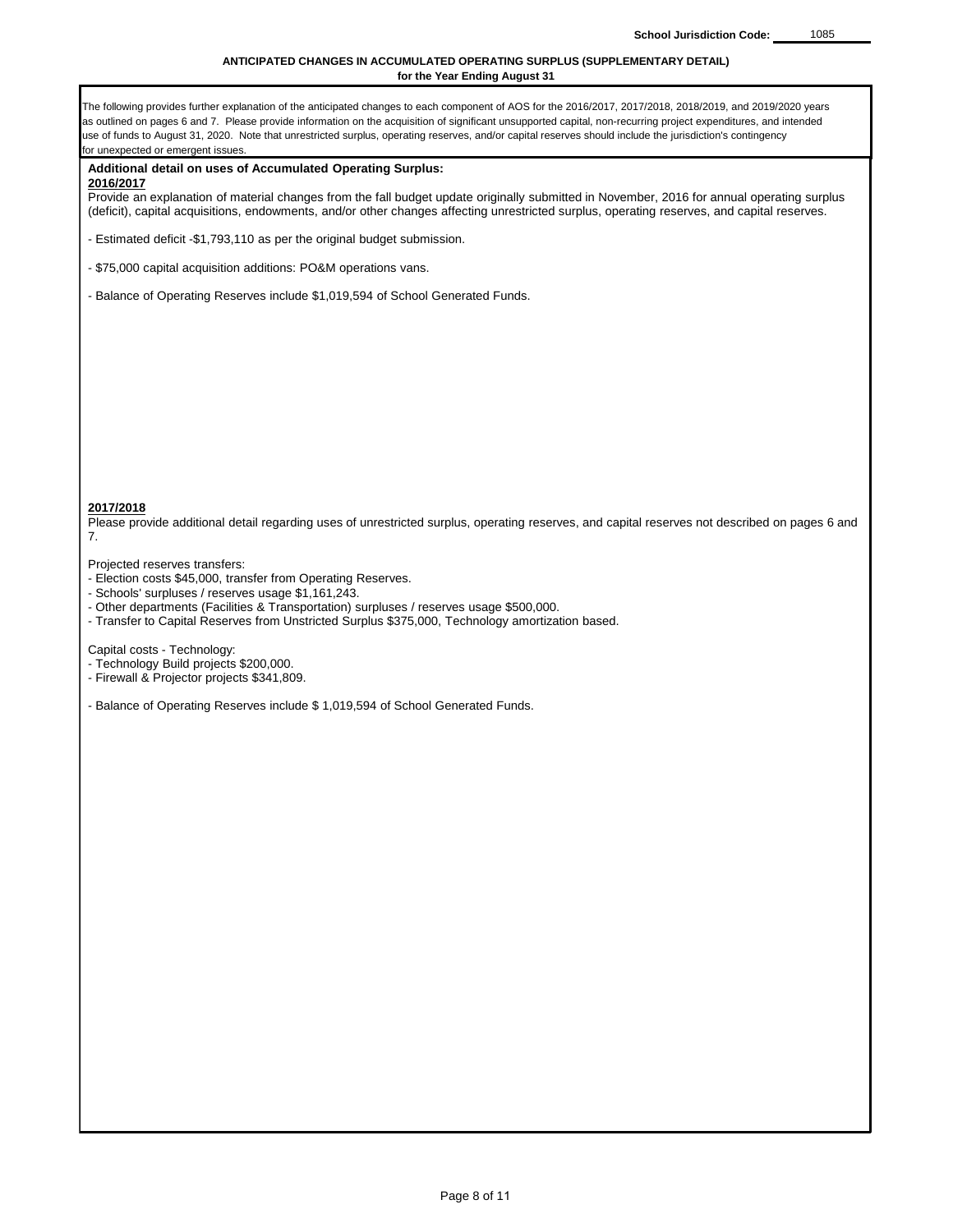## **ANTICIPATED CHANGES IN ACCUMULATED OPERATING SURPLUS (SUPPLEMENTARY DETAIL) for the Year Ending August 31**

| The following provides further explanation of the anticipated changes to each component of AOS for the 2016/2017, 2017/2018, 2018/2019, and 2019/2020 years<br>as outlined on pages 6 and 7. Please provide information on the acquisition of significant unsupported capital, non-recurring project expenditures, and intended<br>use of funds to August 31, 2020. Note that unrestricted surplus, operating reserves, and/or capital reserves should include the jurisdiction's contingency<br>for unexpected or emergent issues. |
|-------------------------------------------------------------------------------------------------------------------------------------------------------------------------------------------------------------------------------------------------------------------------------------------------------------------------------------------------------------------------------------------------------------------------------------------------------------------------------------------------------------------------------------|
| Additional detail on uses of Accumulated Operating Surplus:                                                                                                                                                                                                                                                                                                                                                                                                                                                                         |
| 2018/2019                                                                                                                                                                                                                                                                                                                                                                                                                                                                                                                           |
| Please provide additional detail regarding uses of unrestricted surplus, operating reserves, and capital reserves not described on pages 6 and                                                                                                                                                                                                                                                                                                                                                                                      |
| 7.                                                                                                                                                                                                                                                                                                                                                                                                                                                                                                                                  |
| Projected reserve transfers:<br>- Transfer to Capital Reserves: Technology amortization based \$375,000 and Transportation amortization based \$120,000.                                                                                                                                                                                                                                                                                                                                                                            |
| Capital costs - Technology:<br>- Cyclical replacements & Build projects \$375,000.                                                                                                                                                                                                                                                                                                                                                                                                                                                  |
| Capital costs - Transportation:<br>- Bus replacement, one bus, \$120,000.                                                                                                                                                                                                                                                                                                                                                                                                                                                           |
| - Balance of Operating Reserves include \$1,019,594 of School Generated Funds.                                                                                                                                                                                                                                                                                                                                                                                                                                                      |
|                                                                                                                                                                                                                                                                                                                                                                                                                                                                                                                                     |
|                                                                                                                                                                                                                                                                                                                                                                                                                                                                                                                                     |
|                                                                                                                                                                                                                                                                                                                                                                                                                                                                                                                                     |
|                                                                                                                                                                                                                                                                                                                                                                                                                                                                                                                                     |
|                                                                                                                                                                                                                                                                                                                                                                                                                                                                                                                                     |
| 2019/2020<br>Please provide additional detail regarding uses of unrestricted surplus, operating reserves, and capital reserves not described on pages 6 and<br>7.                                                                                                                                                                                                                                                                                                                                                                   |
| Projected reserve transfers:<br>- Transfer to Capital Reserves: Technology amortization based \$375,000 and Transportation amortization based \$240,000.                                                                                                                                                                                                                                                                                                                                                                            |
| Capital costs - Technology:<br>- Cyclical replacements & Build projects \$375,000.                                                                                                                                                                                                                                                                                                                                                                                                                                                  |
| Capital costs - Transportation:<br>- Bus replacements, two buses, \$240,000.                                                                                                                                                                                                                                                                                                                                                                                                                                                        |
| - Balance of Operating Reserves include \$1,019,594 of School Generated Funds.                                                                                                                                                                                                                                                                                                                                                                                                                                                      |
|                                                                                                                                                                                                                                                                                                                                                                                                                                                                                                                                     |
|                                                                                                                                                                                                                                                                                                                                                                                                                                                                                                                                     |
| <b>August 31, 2020</b><br>Describe the jurisdiction's intended use of unrestricted surplus, operating reserves, and capital reserves balances expected as at August 31,<br>2020.                                                                                                                                                                                                                                                                                                                                                    |
| - Mitigate fluctuations in enrolments, in order to reduce staff through attrition.<br>- Address programming implementation and transition strategies, to improve student learning.<br>- Address unforseen events which require additional resources to provide educational services to students and supports to frontline staff.<br>- Address ongoing capital needs for improvement, repair and replacement.                                                                                                                        |
|                                                                                                                                                                                                                                                                                                                                                                                                                                                                                                                                     |
|                                                                                                                                                                                                                                                                                                                                                                                                                                                                                                                                     |
|                                                                                                                                                                                                                                                                                                                                                                                                                                                                                                                                     |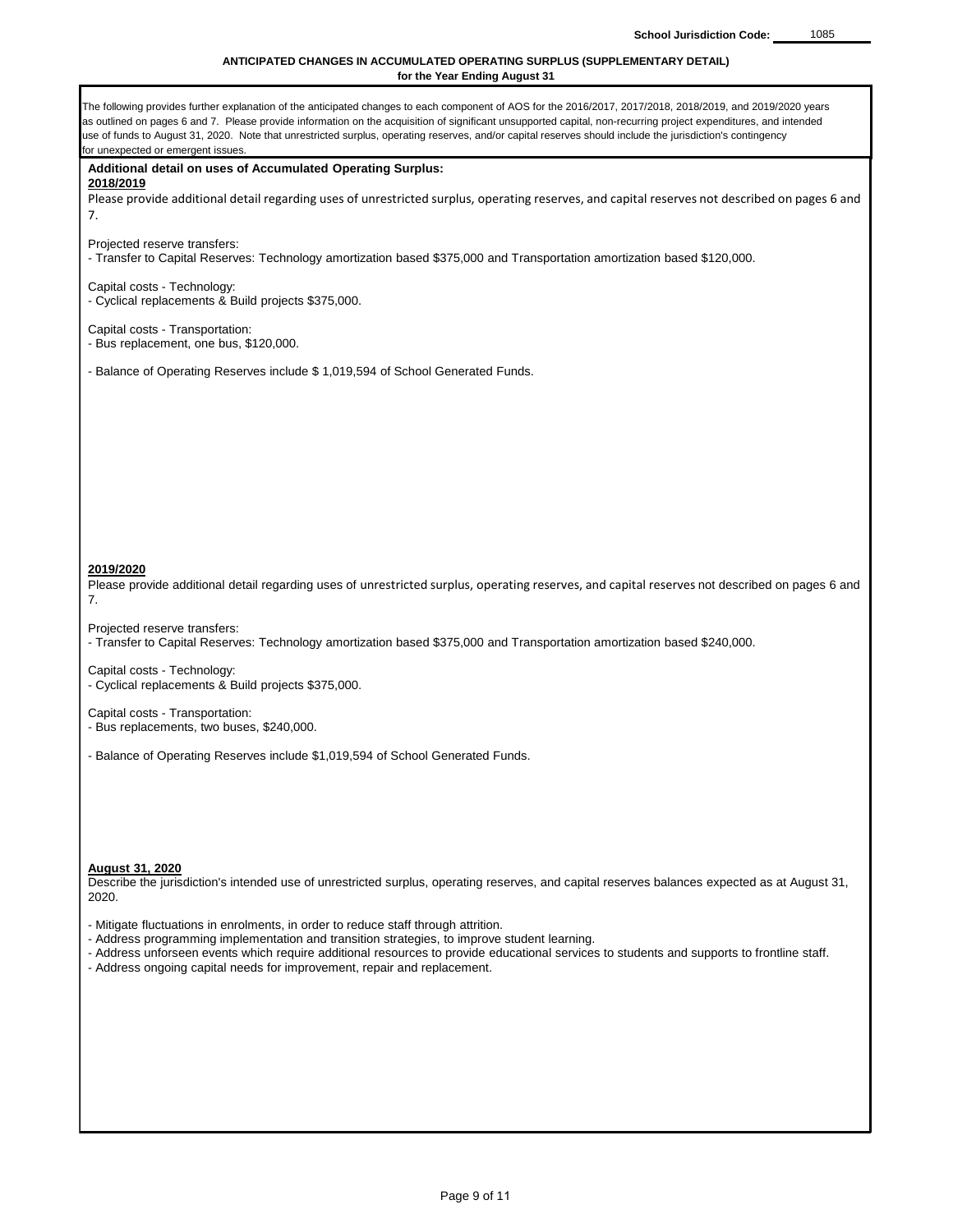**PROJECTED STUDENT STATISTICS FULL TIME EQUIVALENT (FTE) ENROLLED STUDENTS**

|                                                                              | <b>Budgeted</b> | Actual         | <b>Actual</b> |                                                                                                   |  |
|------------------------------------------------------------------------------|-----------------|----------------|---------------|---------------------------------------------------------------------------------------------------|--|
|                                                                              | 2017/2018       | 2016/2017      | 2015/2016     | <b>Notes</b>                                                                                      |  |
|                                                                              | (Note 2)        |                |               |                                                                                                   |  |
| <b>GRADES 1 TO 12</b>                                                        |                 |                |               |                                                                                                   |  |
| <b>Eligible Funded Students:</b>                                             |                 |                |               |                                                                                                   |  |
| Grades 1 to 9                                                                | 2,999           | 3,098          | 3,147         | Head count                                                                                        |  |
| Grades 10 to 12                                                              | 1,138           | 1.099          | 1.154         | Note 3                                                                                            |  |
| Total                                                                        | 4,137           | 4,197          | 4,301         | Grades 1-12 students eligible for base instruction funding from Alberta Education.                |  |
| Percentage Change                                                            | $-1.4%$         | $-2.4%$        |               |                                                                                                   |  |
| <b>Other Students:</b>                                                       |                 |                |               |                                                                                                   |  |
| Total                                                                        | 5               | $\overline{2}$ |               | 40 Note 4                                                                                         |  |
|                                                                              |                 |                |               |                                                                                                   |  |
| <b>Total Net Enrolled Students</b>                                           | 4,142           | 4,199          | 4,341         |                                                                                                   |  |
| Home Ed and Blended Program Students                                         |                 |                |               | Note 5                                                                                            |  |
| <b>Total Enrolled Students, Grades 1-12</b>                                  | 4.142           | 4.199          | 4.341         |                                                                                                   |  |
| Percentage Change                                                            | $-1.4%$         | $-3.3%$        |               |                                                                                                   |  |
| Of the Eligible Funded Students:                                             |                 |                |               |                                                                                                   |  |
| <b>Students with Severe Disabilities</b>                                     | 37              | 30             |               | N/A FTE of students with severe disabilities as reported by the board via PASI.                   |  |
| Students with Mild/Moderate Disabilities                                     | N/A             | N/A            |               | N/A FTE of students identified with mild/moderate disabilities as reported by the board via PASI. |  |
|                                                                              |                 |                |               |                                                                                                   |  |
|                                                                              |                 |                |               |                                                                                                   |  |
|                                                                              |                 |                |               |                                                                                                   |  |
|                                                                              |                 |                |               |                                                                                                   |  |
| <b>EARLY CHILDHOOD SERVICES (ECS)</b>                                        | 347             | 318            |               |                                                                                                   |  |
| <b>Eligible Funded Children</b><br><b>Other Children</b>                     | ä,              | ÷.             | 366<br>9      | ECS children eligible for ECS base instruction funding from Alberta Education.                    |  |
| <b>Total Enrolled Children - ECS</b>                                         |                 |                | 375           | ECS children not eligible for ECS base instruction funding from Alberta Education.                |  |
|                                                                              | 347<br>800      | 318<br>800     |               | 800 Minimum: 475 Hours                                                                            |  |
| <b>Program Hours</b><br><b>FTE Ratio</b>                                     | 0.842           | 0.842          |               |                                                                                                   |  |
|                                                                              | 292             | 268            | 316           | 0.842 Actual hours divided by 950                                                                 |  |
| <b>FTE's Enrolled, ECS</b>                                                   | 9.1%            | $-15.2%$       |               |                                                                                                   |  |
| Percentage Change                                                            |                 |                |               |                                                                                                   |  |
| Of the Eligible Funded Children:<br><b>Students with Severe Disabilities</b> | 63              | 63             |               | 61 FTE of students with severe disabilities as reported by the board via PASI.                    |  |

#### **NOTES:**

1) Enrolment is to be completed WHEREVER APPLICABLE and are 'as at September 30th' for each year.

2) Budgeted enrolment is to be based on best information available at time of the 2016/2017 budget report preparation.

3) The # of FTE grade 10-12 students is determined by taking the total # of students' credits / 35; where 35 CEU's = 1 FTE.

4) Other Grade 1-12 students that are not eligible for base instruction funding from Alberta Education include First Nations students living on reserves for which tuition fee payments are made from Band or AANDC (Code 330), students younger than 5 1/2 or older than 20, and out-of-province and foreign students.

5) Because they are funded separately, Home Education students are not included with total net enrolled students. In the blended program, funding per student is pro-rated on the percentage<br>of the student's program which is